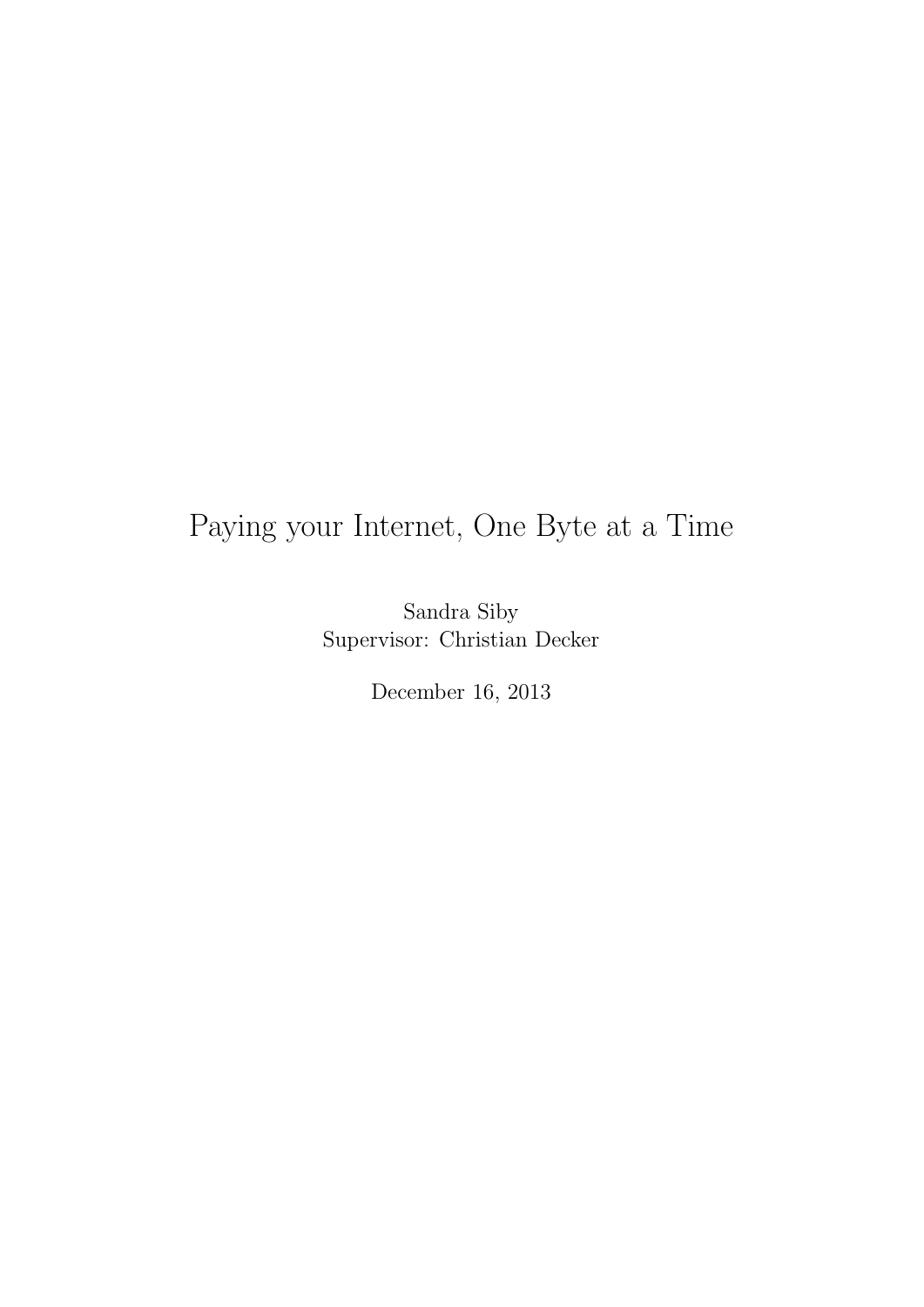#### Abstract

With the growth in Internet capable devices, users expect to be able to access the Internet at all times. Wireless access points are abundant but users cannot access them because of restrictions placed by the owners of the access points. One of the main reasons for this is compensation; owners do not want to give access for free when they are paying for it. This could be resolved by owners accepting payments for opening their access points. However, current methods of payment involve high transaction fees. Bitcoin, a decentralized digital currency, looks promising since it has lower transaction fees but even these fees might be too significant when the transaction amount is small. A micropayment channel primitive can be built on top of Bitcoin, that allows users to make very small payments on the go without incurring high transaction costs. This thesis builds a proof-of-concept that allows an access point to provide Internet access to untrusted users in exchange for payment in bitcoins, using a micropayment channel.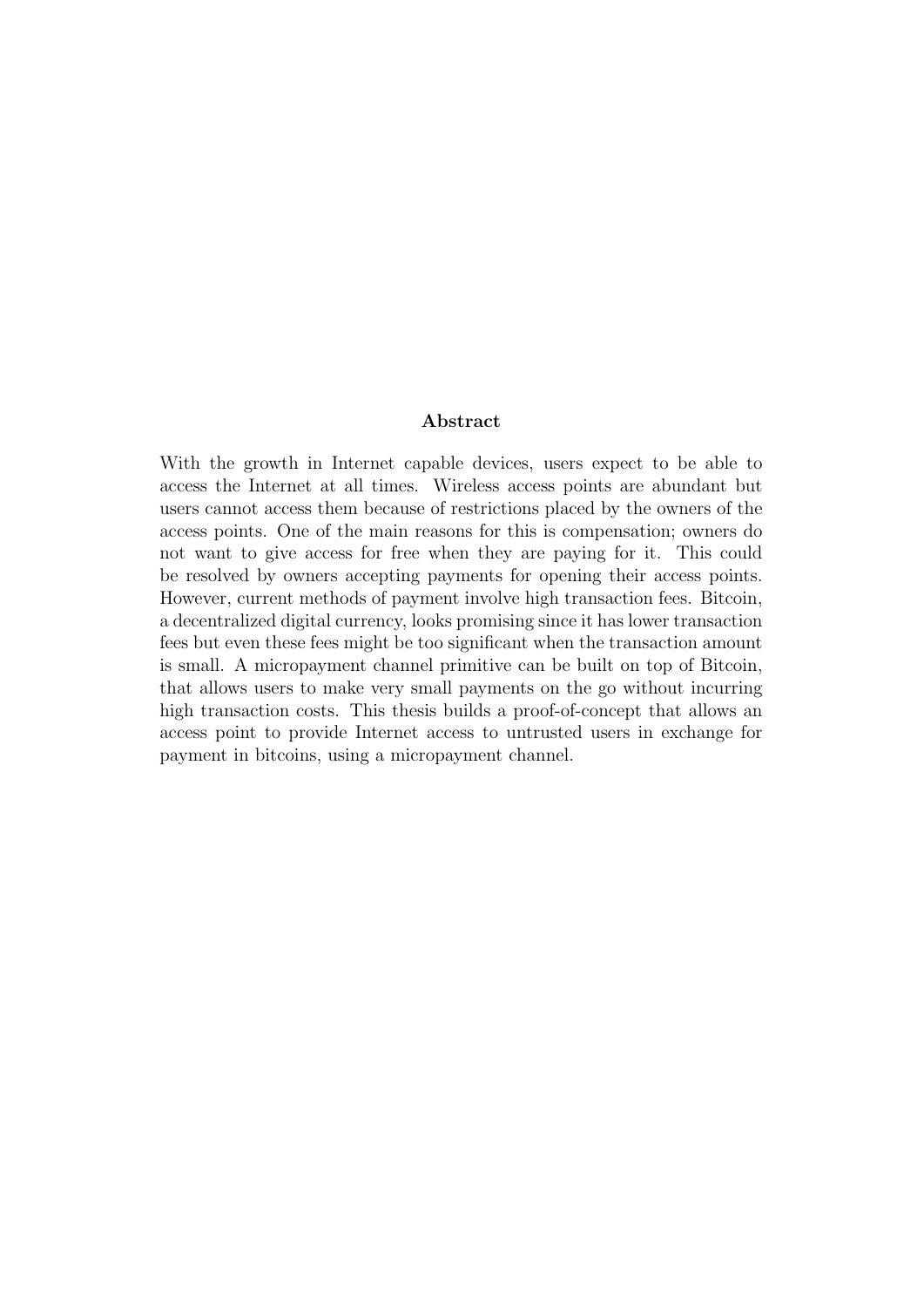## **Contents**

| $\mathbf{1}$ |     | Introduction                                                        | $\bf{2}$       |
|--------------|-----|---------------------------------------------------------------------|----------------|
|              | 1.1 |                                                                     | 3              |
|              | 1.2 |                                                                     | 5              |
|              | 1.3 |                                                                     | $\overline{7}$ |
| $\bf{2}$     |     | Implementation                                                      | 8              |
|              | 2.1 | $Discovery \ldots \ldots \ldots \ldots \ldots \ldots \ldots \ldots$ | 9              |
|              | 2.2 |                                                                     | 10             |
|              | 2.3 |                                                                     | 11             |
|              | 2.4 |                                                                     | 12             |
|              | 2.5 |                                                                     | 13             |
| 3            |     | Evaluation                                                          | 14             |
|              | 3.1 |                                                                     | 14             |
|              | 3.2 |                                                                     | 16             |
|              | 3.3 |                                                                     | 17             |
| 4            |     | Conclusion                                                          |                |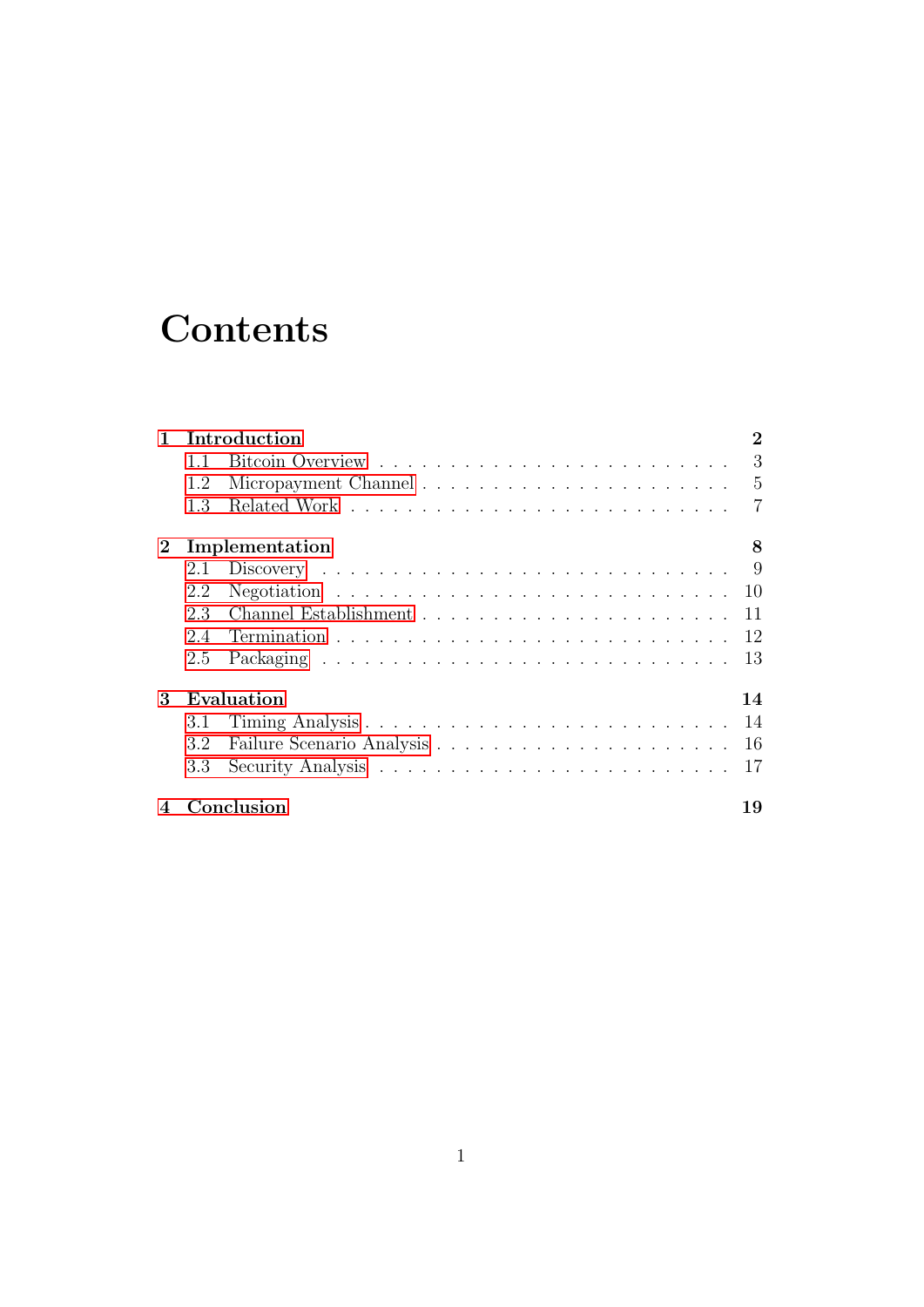## <span id="page-3-0"></span>Chapter 1 Introduction

Over the years, there has been a tremendous growth in the number of Internet capable devices, especially smartphones. Users now expect to be able to access the Internet at all times. However, when in a foreign country, users often do not have mobile Internet coverage. At the same time, they are surrounded by wireless access points but are unable to use them because the owners restrict access to untrusted users. Access is restricted for two reasons - liability and compensation. Owners do not want to be held liable for the actions performed by someone else while using their access point. This issue could be resolved by VPN and other security mechanisms. Compensation is a more complicated problem. Owners do not want to open up their access points and provide free service when they are paying for the Internet access. This could be resolved by the owner accepting payments for opening the access point. A convenient method is needed for a user to make payments to the owner of an access point on the go and receive Internet access in return. However, current methods of payment, such as credit cards, require a long process of agreement with the access point and high transaction fees. This is undesirable when the transaction amount is small.

Bitcoin is a decentralized digital currency that has been gaining popularity over the last few years. Its relatively low transaction fees make it an attractive option for small payments. However, as small as the fees are, the overhead might still be too high as compared to the transaction. This issue can be solved by building a micropayment channel primitive on top of Bitcoin. A micropayment channel allows users to securely make very small payments on the go, without incurring high transaction costs. The channel also ensures that the party making payments does not lose money in the event of the party providing the service going down. The micropayment channels' properties make it a viable alternative to current payment methods for solving the compensation problem.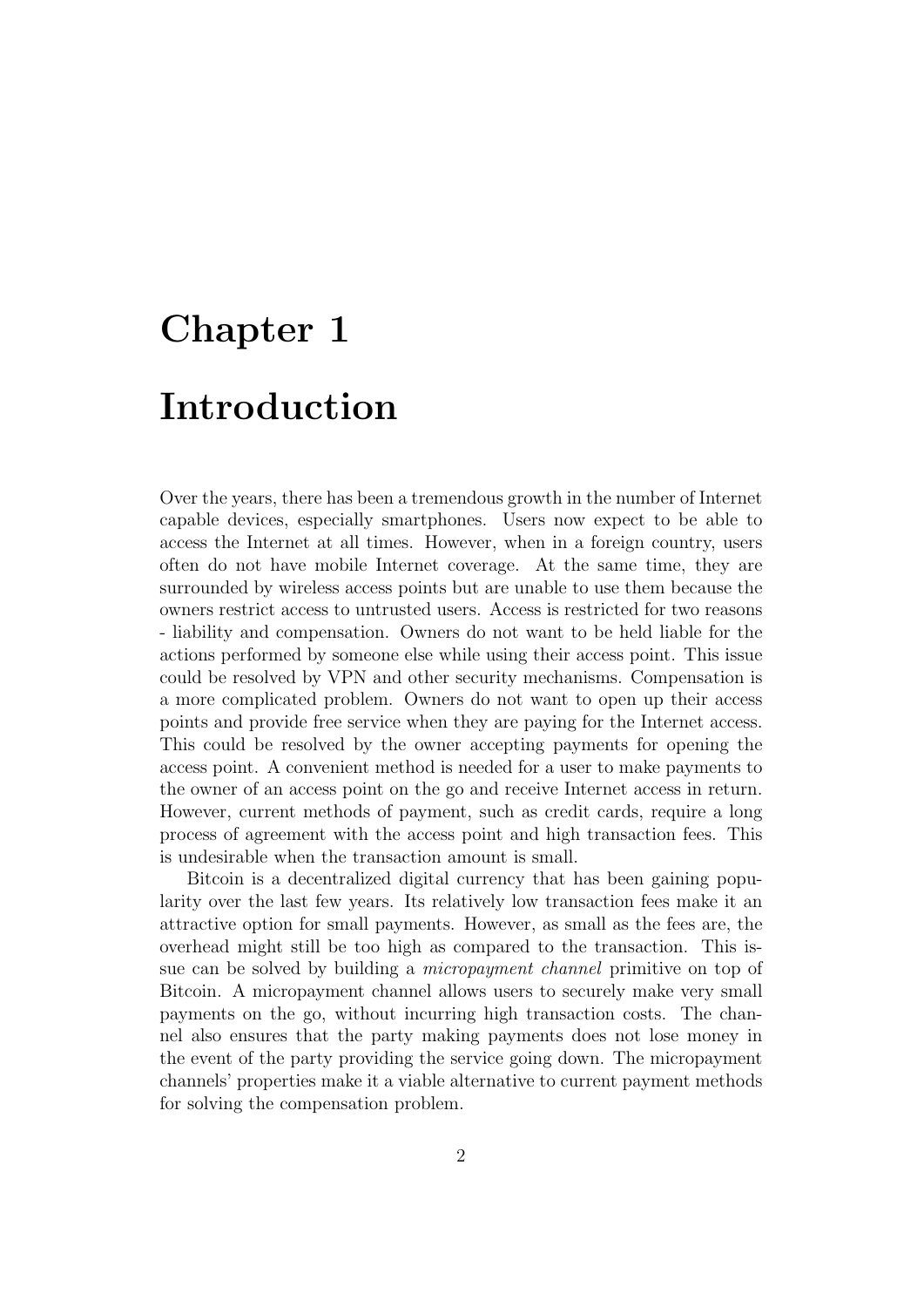This thesis builds a proof-of-concept that allows an access point to provide Internet access to untrusted users in exchange for payment in bitcoins, using a micropayment channel. The rest of this chapter gives an overview of the Bitcoin protocol and the micropayment channel and discusses related work. Chapter 2 provides details on the implementation of the proof-of-concept. Chapter 3 discusses the performance of the micropayment channel. Finally, in Chapter 4, possibilities for improvement of the proof-of-concept are discussed.

#### <span id="page-4-0"></span>1.1 Bitcoin Overview

Bitcoin is a decentralized digital currency system based on peer-to-peer technology. It was first introduced in 2008 in a paper by Satoshi [\[1\]](#page-21-0) and the Bitcoin network became operational in early 2009. Unlike traditional currencies, all functions, such as creation of new currency units called bitcoins and verification of transactions, are performed collectively by the network instead of a central authority. Bitcoin's low transaction costs and independence from a central entity make it an attractive alternative to current popular payment methods.

Bitcoin uses public-key cryptography to authenticate transaction information. A user that wants to perform transactions using bitcoins requires a file called a wallet. A wallet contains a set of keypairs (public- and privatekeys). The public-key is disclosed to others and is used to derive an address to which bitcoins can be sent. The private-key is kept secret since it authorizes the owner to spend bitcoins. A wallet also contains information about the transactions that were carried out using the keys and the current balance.

A transaction represents a transfer of the ownership of bitcoins from one address to another. Assuming a user has some bitcoins and wants to transfer them to another user, she creates a transaction record, signs this record with her private key and broadcasts it to the network. A transaction is implemented as a set of inputs and outputs. An output consists of a value denominated in bitcoins and claiming conditions that have to be met in order to spend the associated value. Inputs are references to outputs of previous transactions of the sending party and are used as a proof of ownership, i.e., the sender does indeed own the bitcoins that she will be spending in this transaction. The sum of the amounts claimed by the transaction will be greater than the sum of the amounts created by it. The difference between the total input value and the total output value is a transaction fee.

While a transaction proves the sender's ownership of bitcoins, it does not prevent her from using the same bitcoins in another transaction, a problem called double-spending. In order to ensure that the sender spends the bitcoins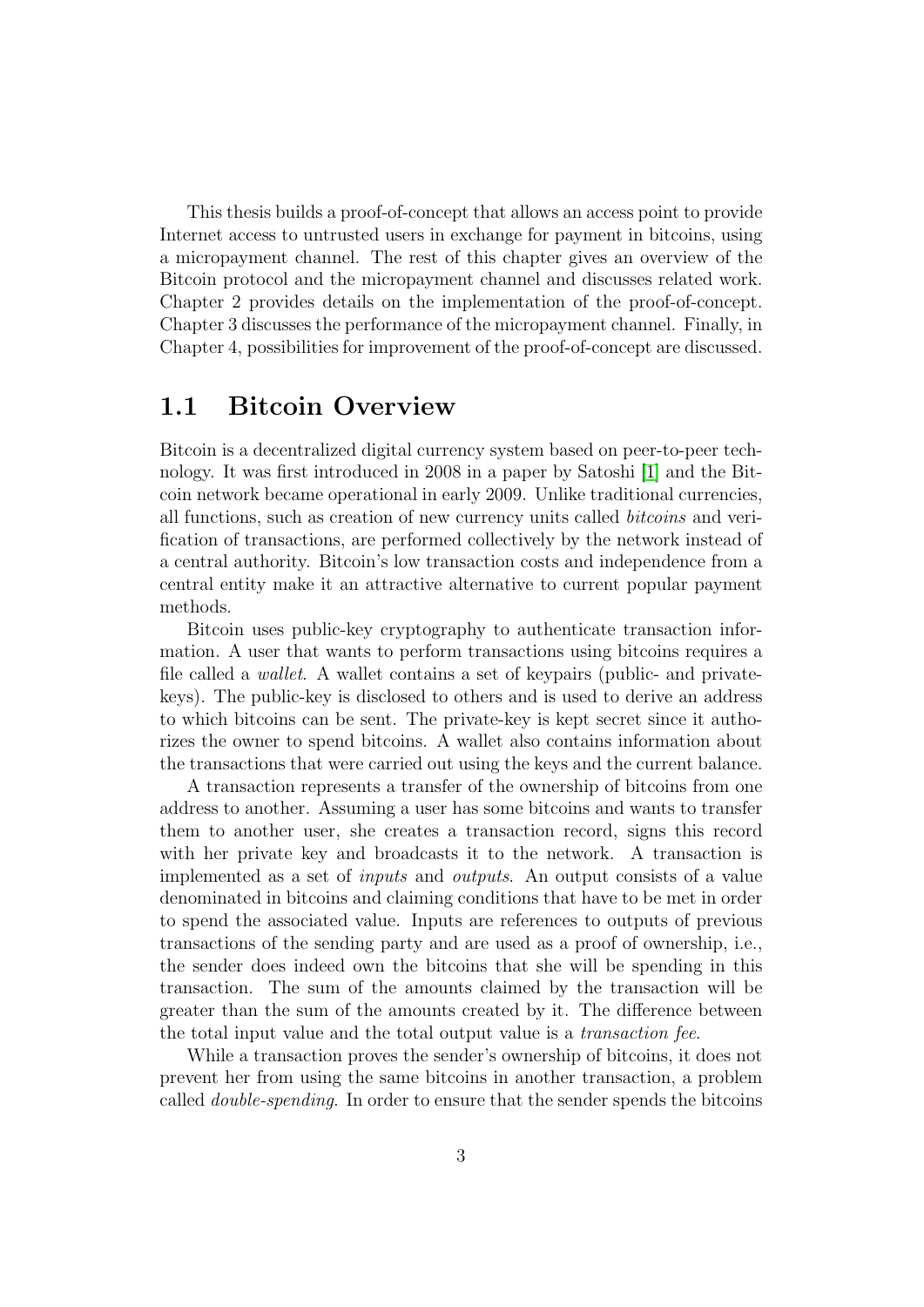only once, the transaction record is added to a public ledger known as a blockchain. Should two distinct transactions attempt to spend the same bitcoins, only one is added to the blockchain. The blockchain's name stems from the fact that it is a chain of entities called blocks. Each block contains a set of new transactions not present in any previous blocks.

A new block of transactions is added to the block chain by nodes called miners. When a transaction is broadcast to the network, it is received by miners. Miners collect unconfirmed transactions and attempt to create a block. A Merkle tree of the transactions is created, its root is calculated and added to the block header. A hash of the last block in the current blockchain is also added to the block header, along with a timestamp and a nonce. Including the hash of the previous block effectively chains the blocks together since in order to be included, the hash of the previous block, and hence the block, must have been known to the miner. The chain provides a chronological order on the blocks and the transactions therein. Finally, since several miners are working on creating a block but only one block can be added to the block chain, miners compete to get their block accepted into the chain by searching for a nonce. The nonce should cause the block hash, interpreted as integer, to be below a predetermined threshold. Since obtaining the input of a hash function given its result is computationally infeasible, a miner has no choice but to keep on trying different nonces and hashing the block until the target value is obtained. This nonce is known as proof-of-work, as it implies that the miner put effort into finding it, but is easy to verify by others.

The first miner that finds the value broadcasts the new block to the network. The other peers verify the value and the block is accepted and added to the block chain. Transactions in this block are now considered to be valid or confirmed.

Since mining is a resource intensive task, it has to be incentivized. Hence, every time a miner is successful in creating a block that is accepted into the block chain, she gets a reward of newly minted bitcoins. This is how new coins are introduced into the network. The number of new coins per block started off at 50 initially but halves every 210,000 blocks. This regulates the supply of new coins. In addition to the block reward, miners get the transaction fees of transactions they confirm in the block. The total number of bitcoins is capped at 21 million. Once this ceiling is reached, miners will earn coins only via transaction fees.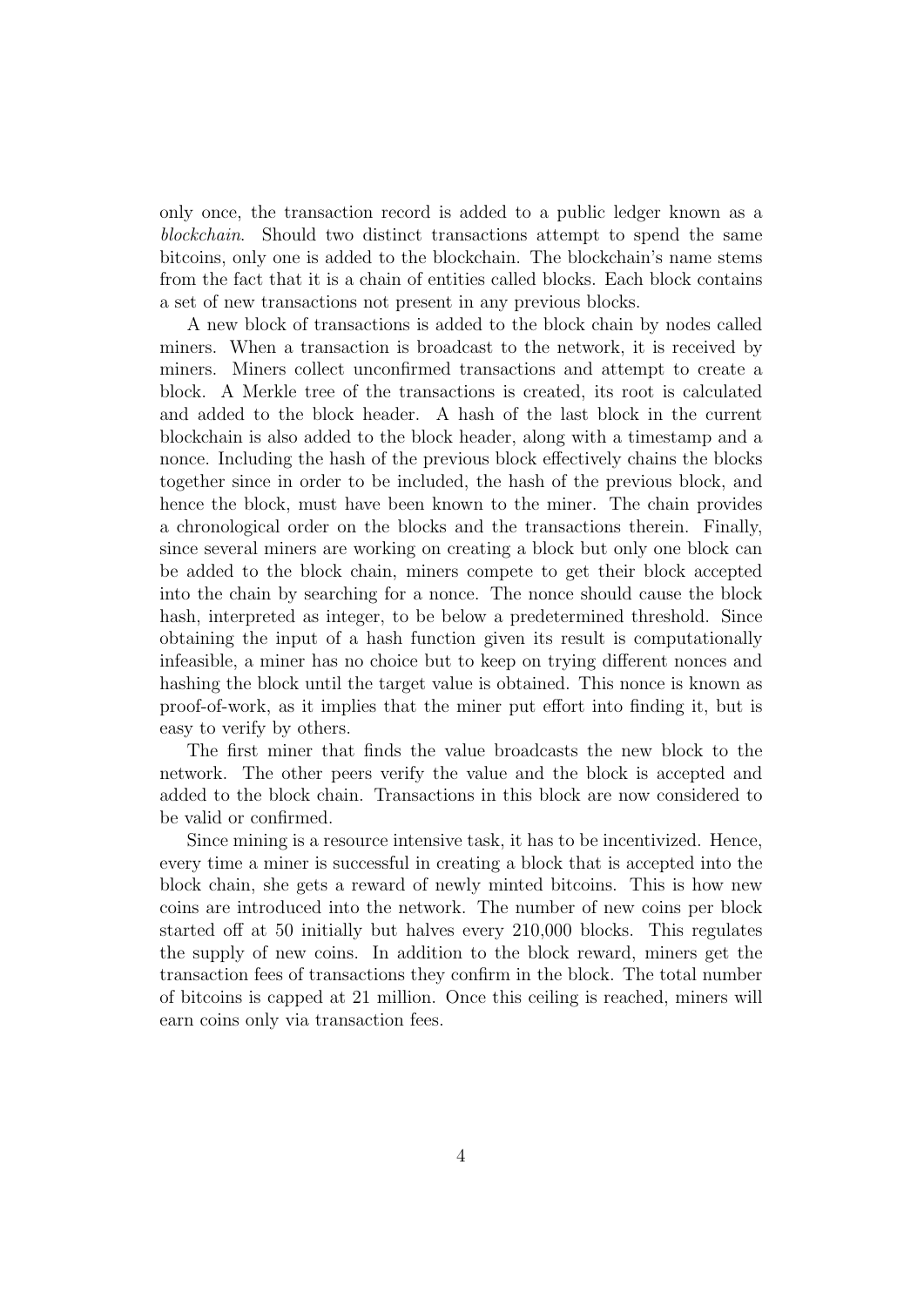#### <span id="page-6-0"></span>1.2 Micropayment Channel

A micropayment is a transaction involving a very small amount of money. Traditional modes, such as credit cards or bank transfers, are not efficient when it comes to such transactions because the transaction fee becomes comparable to the amount being transferred.

Bitcoin, with its lack of a third party and relatively low transaction fees, has high potential to be used in micropayments. However, there are still a few issues that need to be resolved. First, a transaction is not free and for really small transactions, the overhead might be higher than what the transaction was worth. Second, if several transactions are sent in very fast succession, they might be down-prioritized or not relayed due to anti-flooding algorithms in the network [\[2\]](#page-21-1). For the use-case of the access point, we want to pay as we go, i.e., send multiple small payments during our session every time we want to prolong the session. In order to handle the issues caused by micropayments, we need to implement a micropayment channel. The micropayment channel allows a party to make repeated micropayments without high transaction fees or adverse impact on the network.

Consider a client that wants to use the services provided by a server. In exchange, it will pay the server in bitcoins. However, the client and the server are untrusted parties to each other. The micropayment protocol allows the client to make repeated payments to the server without losing money in the case of the server not providing the service. The client first creates a multisignature transaction. A multi-signature transaction can be considered to be a shared account between the client and the server and it requires both their signatures to authorize outgoing transactions. This transaction locks in a certain amount of money. However, before signing this transaction and allowing it to be broadcast, the client creates a transaction, called a refund transaction, and gives it to the server to sign. This transaction refunds the entire amount to the client but is time-locked. This means that the value would be refunded only after a certain period of time has elapsed. This refund transaction is to protect the client from losing money if the server goes down or does not provide the service it is supposed to. Once the server has signed the refund transaction, the client sends the multi-signature transaction with its signature. The server signs it and broadcasts it to the network. The channel can now be considered to be open between the two parties.

The client then creates a third transaction, called an increment transaction, which has two outputs, one to its own address and one to the server's. Initially, the amount is completely allocated to the client's address, like the refund transaction but without a timelock. The client signs and sends this to the server. Whenever the client wishes to make a payment to the server,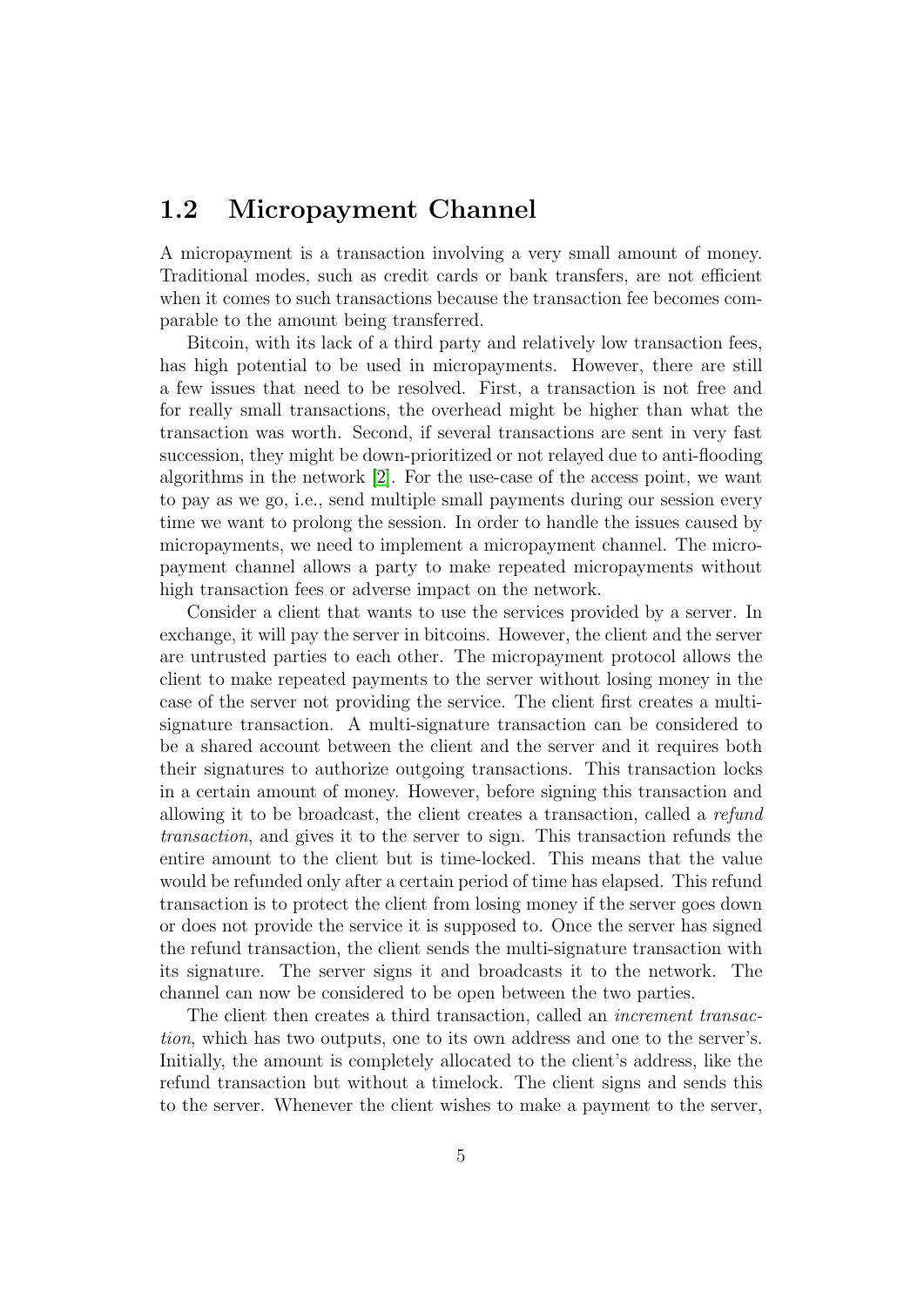

Figure 1.1: Micropayment protocol. T1: opening of shared account, T2: refund transaction, T3: incremental payment.

it adjusts and signs its copy of the transaction by reducing the amount allocated to it and increasing the server's output. It lets the server know about these changes. Finally, when the client is done, it notifies the server. The server signs the final copy of the transaction, broadcasts it to the network and closes the channel. The mechanism prevents misbehavior from both the client and the server. If the server leaves before the client closes the channel, the client gets the money refunded on expiration of the timelock. The client cannot try to release the refund transaction because it is timelocked and the server can release the valid incremental transaction. The client can also not release an older version of the incremented transaction because it is missing the server's signature. The micropayment protocol is shown in Figure 1.1.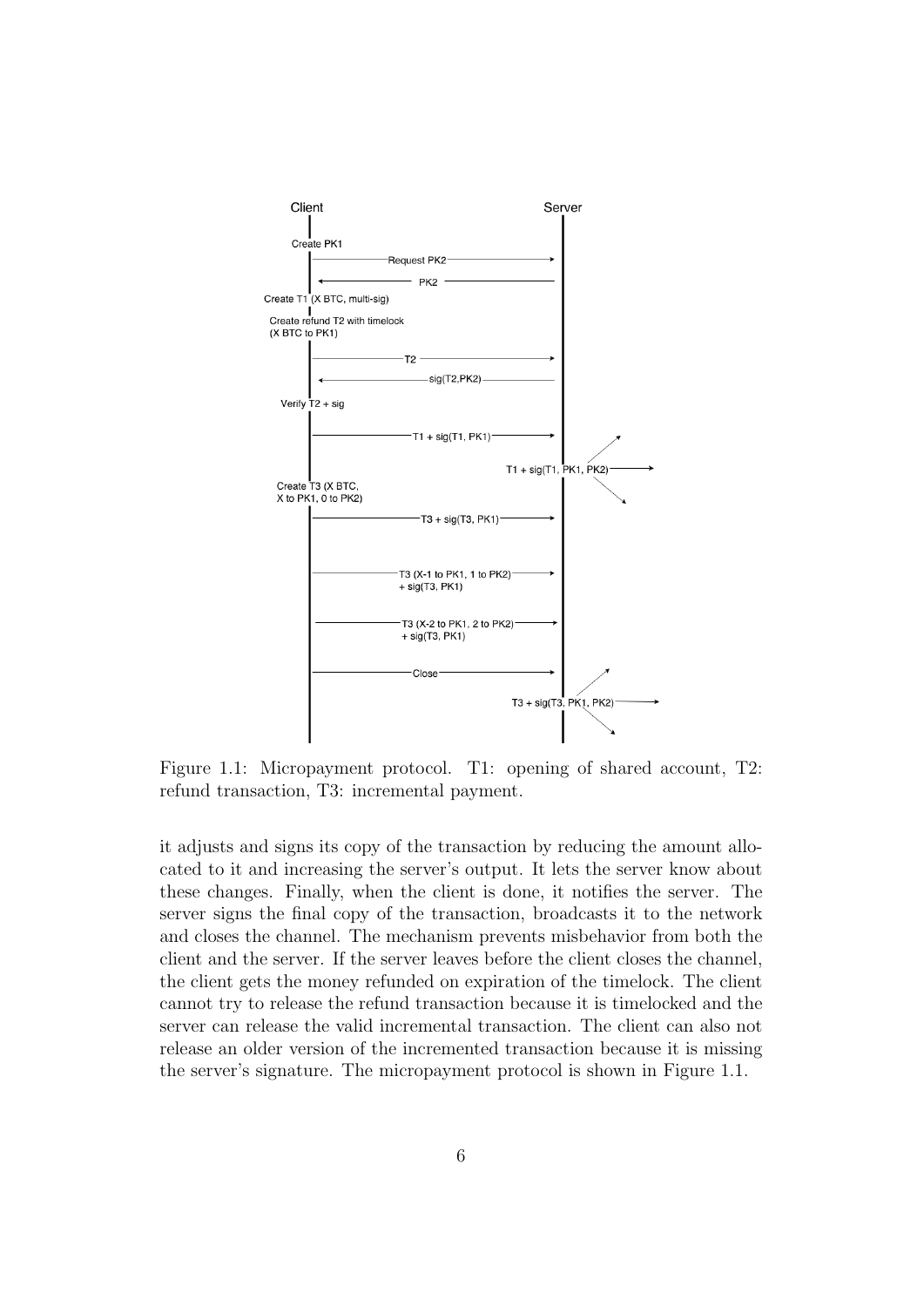#### <span id="page-8-0"></span>1.3 Related Work

The Bitcoin protocol was first described by Satoshi[\[1\]](#page-21-0). Since then, there have been a few papers covering different aspects of Bitcoin. Karame et al.[\[3\]](#page-21-2) were the first to analyze the probability of successfully performing double spend attacks. Double-spend attacks were further investigated by Bamert et al. [\[4\]](#page-21-3), who provided a few strategies to reduce the probabilities of such attacks. Their work helps us in analyzing failure scenarios in Chapter 3. Decker et al.[\[5\]](#page-21-4) researched the dissemination of information in the Bitcoin network. Sompolinsky et al.[\[6\]](#page-21-5) built upon their findings and analyzed the effect of block size on network delay. The conclusion was that that having too many transactions, and hence larger blocks, causes adverse network impact. This validates our decision to implement the micropayment channel and avoid flooding the network with transactions. Reid et al.[\[7\]](#page-21-6) discussed the anonymity in the Bitcoin network and how it could be compromised in certain scenarios. We do not discuss anonymity in our thesis but their findings could be useful in possible future work regarding identification of clients that return to use the access point.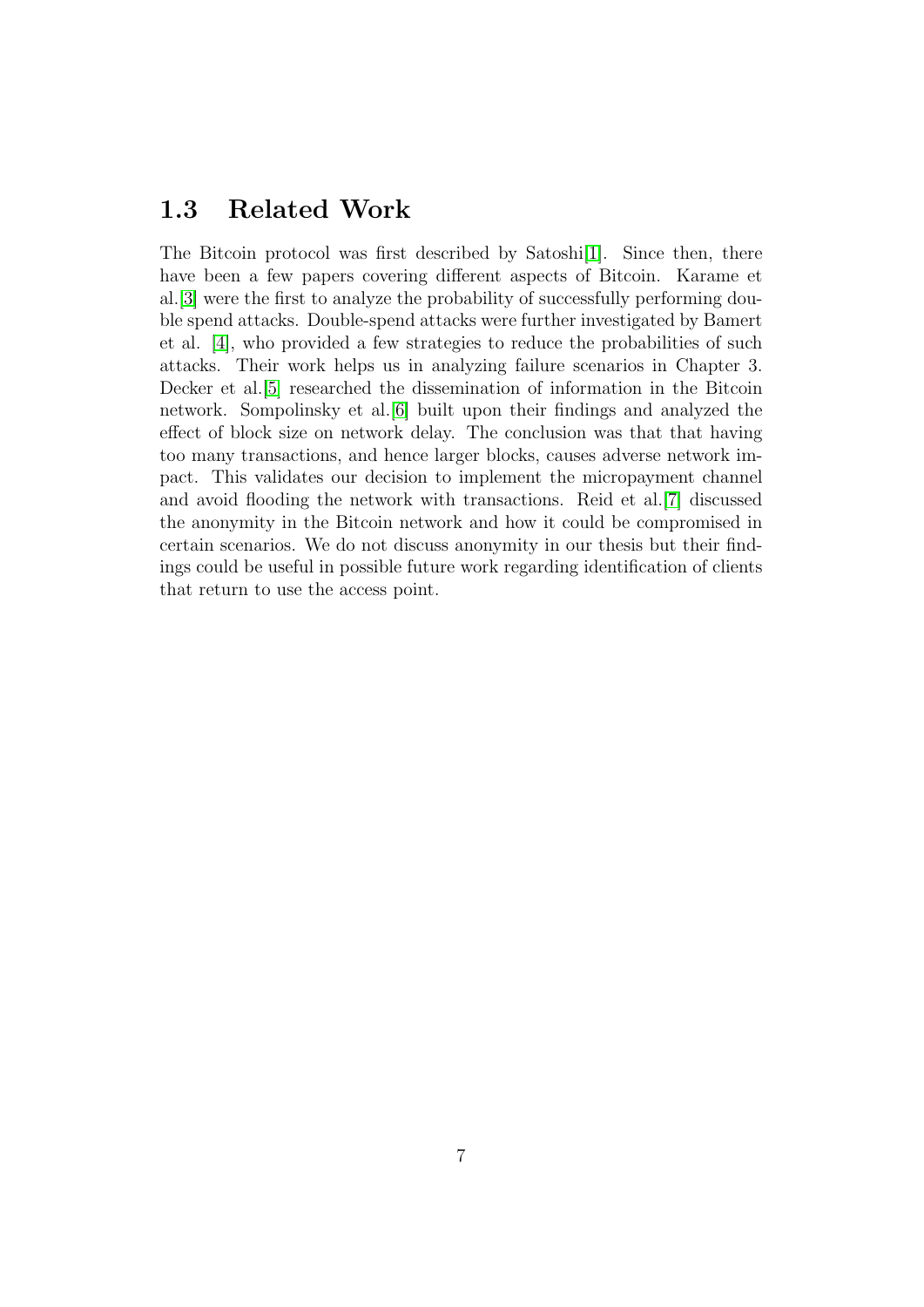### <span id="page-9-0"></span>Chapter 2

### Implementation

As proof-of-concept, we implemented a wireless access point using micropayments. Our goal was to make the configuration of the access point simple and easy for an end-user. Hence, we used a Raspberry Pi as a Wi-Fi access point. The Raspberry Pi is a low cost, compact, single-board computer that can be used for a variety of applications. Its simplicity and low cost make it a good candidate when compared to vendor access points which can be complicated to set up for the end-user. Its ability to run standard operating systems such as Linux makes it easy for the end-user to modify.

A client that wants to connect to the access point can be considered to be in one of two states - authorized or unauthorized. Authorized means that the client has paid and is allowed to access the Internet. New clients are initially in the unauthorized state. We identify the following steps in the communication between a client and the access point:

- Discovery The access point announces its availability to clients. Clients connect to the wireless network provided by the access point but do not receive access to the Internet. Instead, they are redirected to a captive portal.
- Negotiation The captive portal serves as a point of contact between the client and the access point. The access point advertises its services and pricing model. The client can pick its preferred service and confirm that it will pay for the service in bitcoins.
- Channel Establishment Once the client and access point have negotiated an agreement, they set up a micropayment channel for the client to make payments on the go. The access point provides Internet access while the channel is established.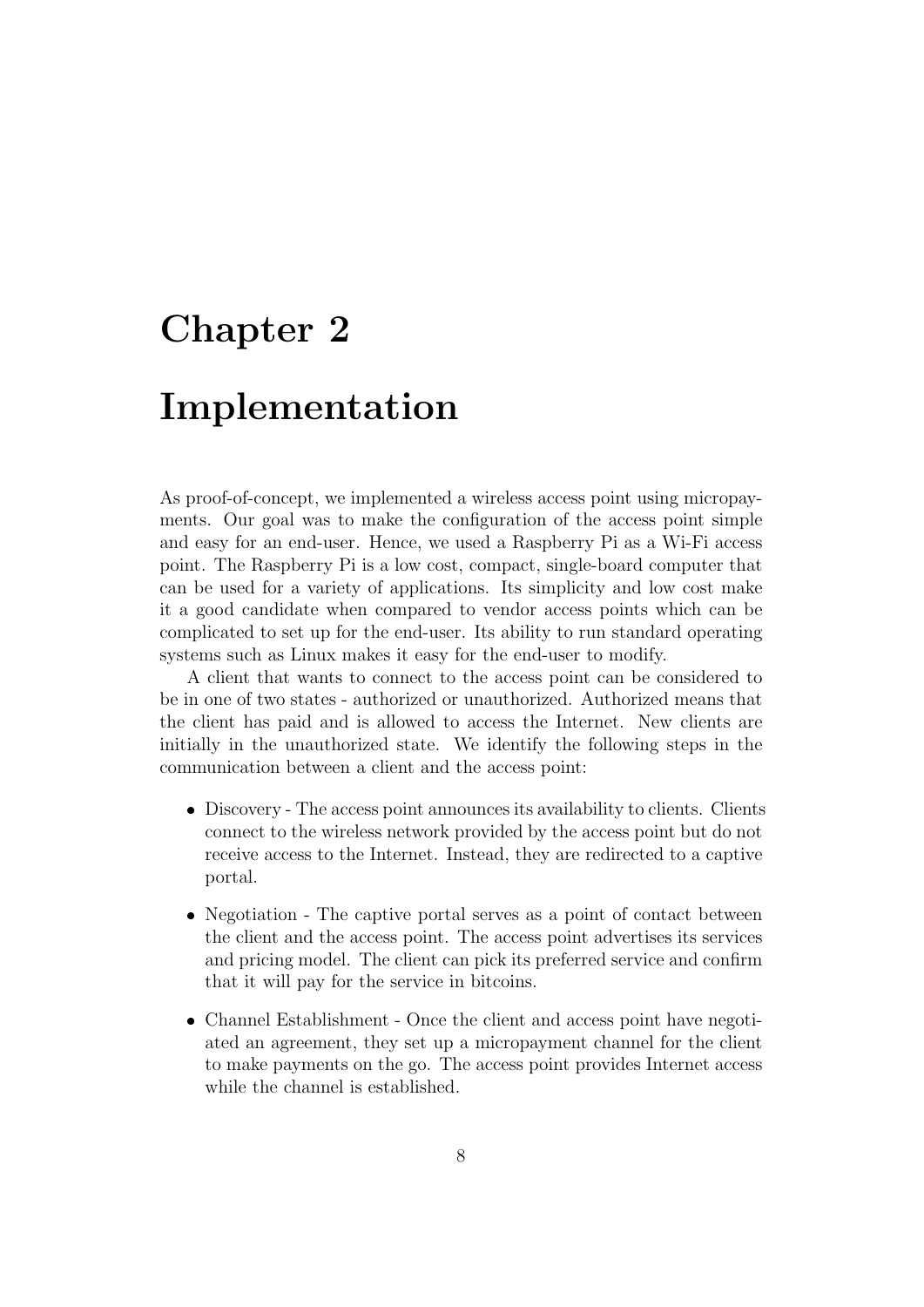

Figure 2.1: Access point.

 Termination - If the client runs out of funds, loses contact or decides to actively stop using the access point's service, the micropayment channel is closed. Upon termination, the access point stops providing access to the client. In case of the access point going down before the agreed time period, the client is refunded the money.

The communication steps and their implementation are described in detail in the following sections.

#### <span id="page-10-0"></span>2.1 Discovery

The Raspberry Pi is configured as an access point that offers Wi-Fi connectivity to clients and then routes the traffic to an Ethernet cable. The Raspberry Pi is equipped with a USB Wi-Fi dongle and an Ethernet cable connected to a router. It acts as a gateway router between the wireless and wired networks. The setup is shown in Figure 2.1. Upon running the host access point server, the new wireless network provided by the access point appears in the list of networks as shown in Figure 2.2. Since the access point is supposed to be used by untrusted clients, it is not password protected and does not require the client to authenticate. The lack of encryption might appear to pose a risk of eavesdropping or man-in-the-middle attacks. However, as mentioned earlier, we require VPN for liability. Hence, we circumvent the encryption problem by requiring the users to adopt such security mechanisms.

Once the client is connected to the wireless network, the access point assigns it an IP address. We implemented this by installing a DHCP server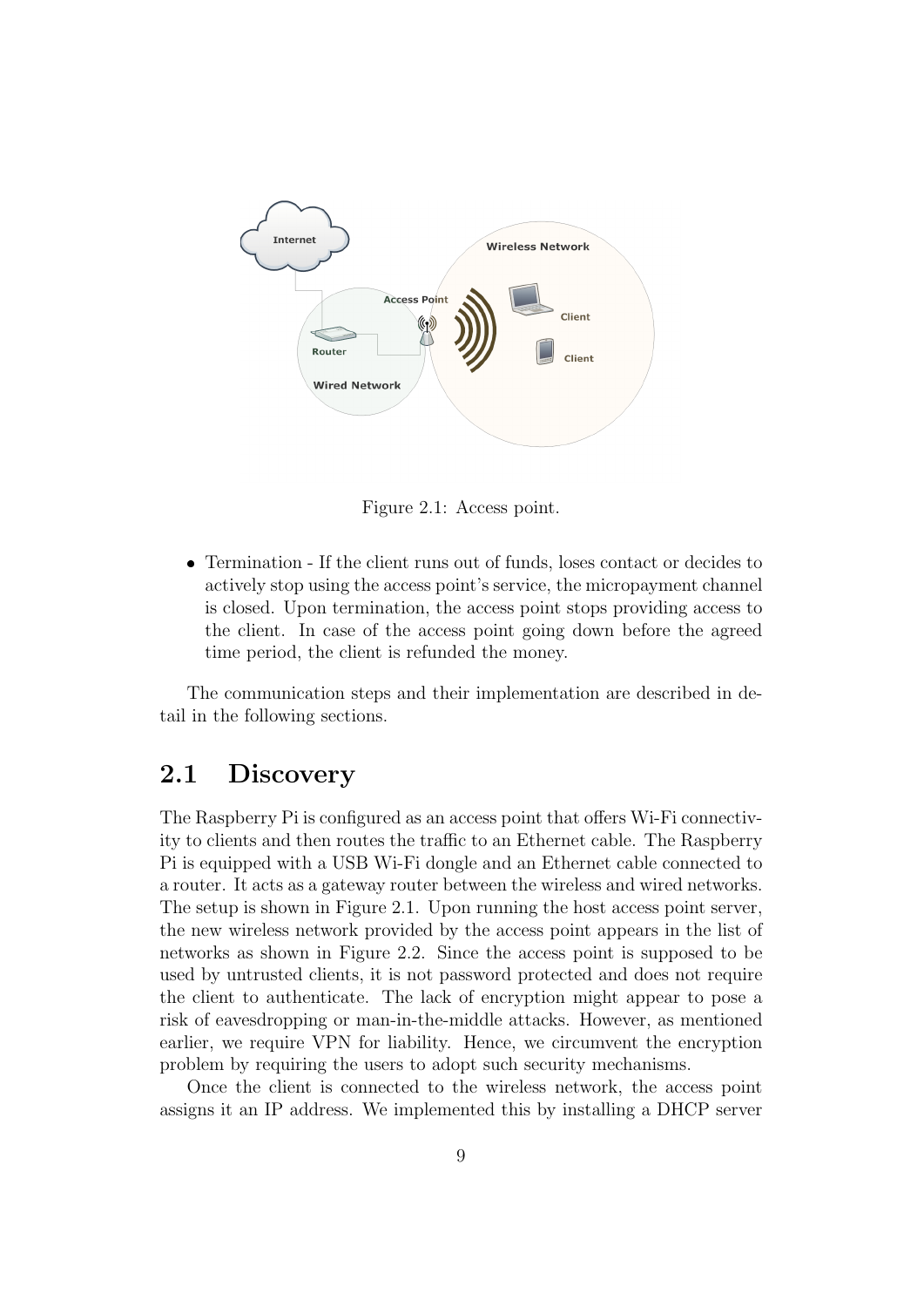|            | Currently connected to:<br><b>FRITZ!Box Fon WLAN 7390</b> |      |
|------------|-----------------------------------------------------------|------|
|            | Internet access                                           |      |
|            | <b>Unidentified network</b><br>No Internet access         |      |
|            | Wireless Network Connection                               |      |
|            | FRITZ!Box Fon WLAN 7390 Connected                         | Ma.  |
| Pi AP      |                                                           |      |
| linksys    |                                                           | ۱M.  |
| qvu-32914  |                                                           | العب |
| andianvo   |                                                           | اللم |
| UPC0043795 |                                                           |      |
|            |                                                           | n1   |

Figure 2.2: Discovery.

on the Raspberry Pi. DHCP (Dynamic Host Configuration Protocol) is a protocol used to assign IP addresses and configuration information to devices so that they can communicate on the network. The DHCP server accepts clients' requests to connect to it and replies to them.

We then implemented a captive portal mechanism. Clients are tracked using their MAC addresses. We modified the firewall rules on the access point such that unauthorized clients are not immediately given Internet access but first redirected to an information page for negotiation with the access point.

### <span id="page-11-0"></span>2.2 Negotiation

The information page describes the services provided by the access point and their prices. The access point can choose to have a time-based service model, where the client pays based on time period of usage. Additionally, it can have a data-based service model where the client pays a higher price to get access to a higher bandwidth. The information page describes these predefined service profiles and the client can pick one based on its needs. The information page also contains a section outlining the terms of the agreement between the client and the access point. Once the client picks its service profile and accepts the agreement that it will pay for the services of the access point, the micropayment channel is established for payment and the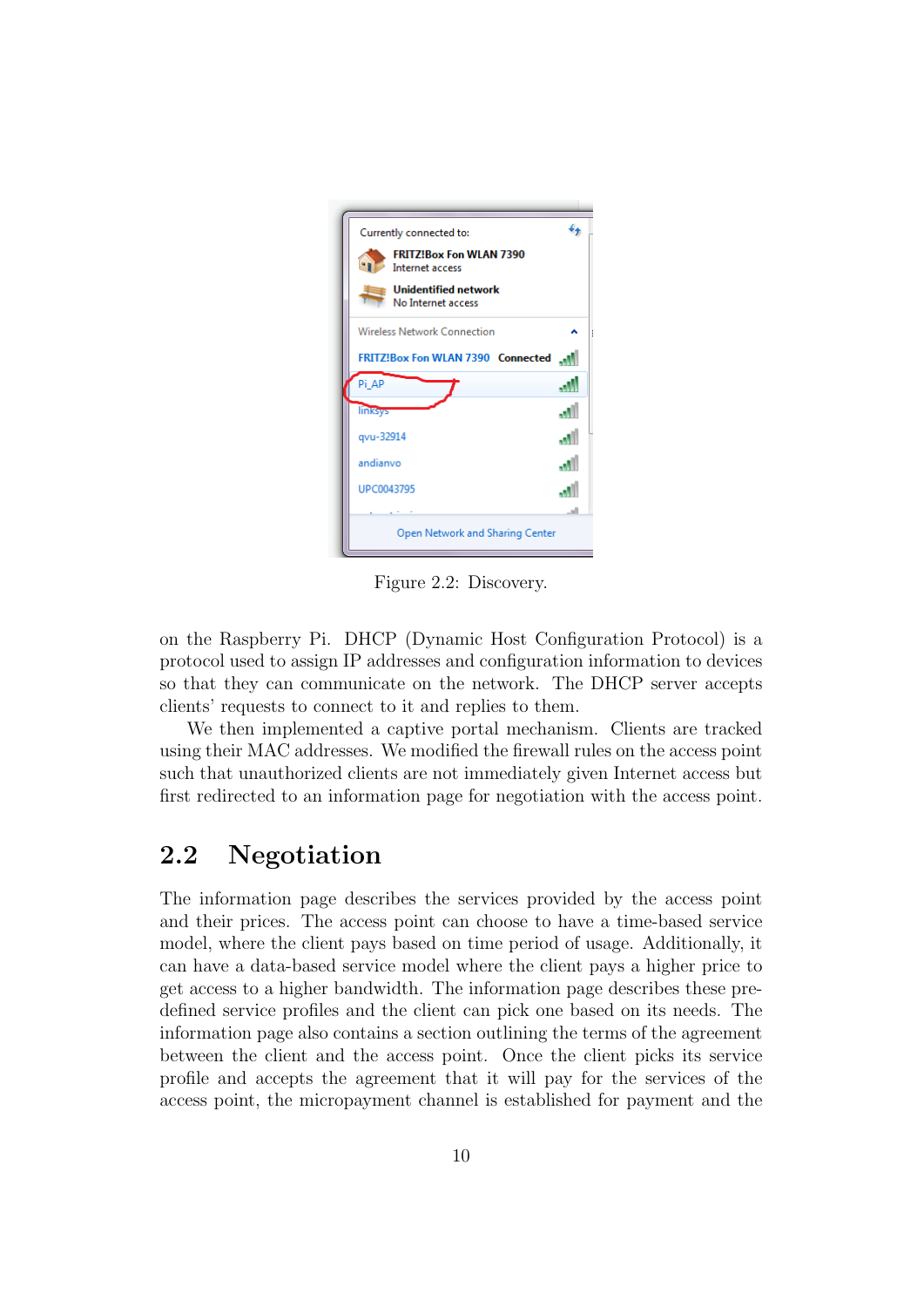server modifies its firewall rules to allow the client to access the Internet.

We implemented the captive portal mechanism by intercepting all the packets of the client and responding to the HTTP packets by redirection to the information page using a CherryPy redirect server. We implemented a time-based service model for this project.

#### <span id="page-12-0"></span>2.3 Channel Establishment

Once the client accepts the agreement, the micropayment channel establishment process begins. A Bitcoin client application is started on the client. The access point has a Bitcoin server application running, that listens for new connection requests and acts as a local proxy to the Bitcoin network for unauthorized devices. Details for the micropayment server are on the information page, encoded in URI. The channel establishment process starts when the URI is clicked. The client connects to the server and starts the micropayment channel establishment process. The client and the server create a shared account by means of a multi-signature address.The client first creates a transaction that locks in a certain amount of money in the shared account. However, before broadcasting this transaction, the client creates a refund transaction. This transaction is linked to the output multi-signature transaction and refunds the entire amount to the client. However, it is timelocked, i.e., it ma only be confirmed after a specified time period has elapsed and, more importantly, it may be replaced. The refund transaction protects the client from losing money in case of the server not providing the service it advertised. The client sends the refund transaction to the server for it to sign. Once the refund transaction has been signed, the client signs its multi-signature transaction and sends it to the server. The server signs it and broadcasts it to the network. The channel is now considered to be open and the client is considered to be authorized.

When the channel is opened, the server has to modify the firewall rules to allow access to the client. It takes the client's MAC address and adds it to the firewall rules so that the client no longer gets redirected to the portal page. It also removes previous connection tracking information about the client. If this tracking information is not removed, the client might still get redirected to the portal. Once the server has modified the rules, the client is able to access the Internet.

The client then creates a transaction that is connected to the output multi-signature transaction it created in the beginning. This transaction has two outputs, one to the client's address and the other one to the server's address. Initially, the entire amount is allocated to the client. It signs this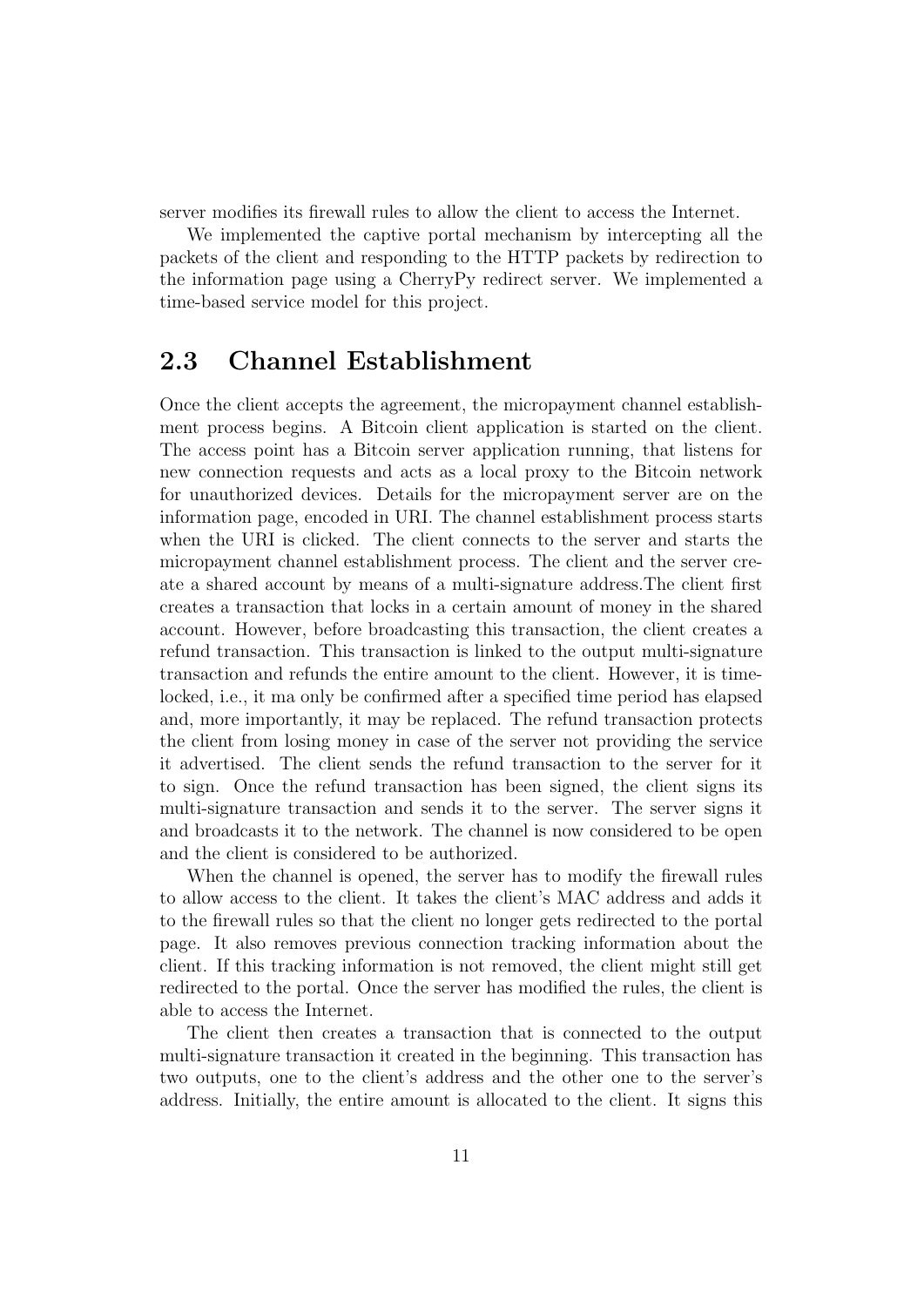

Figure 2.3: Client-AP communication.

and sends it to the server. Every time the client wants to make a payment, it adjusts its copy of this transaction - it reduces the amount allocated to itself and increases the amount allocated to the server. When the client informs the server about these changes, the server adjusts its copy. This process continues, with the server's amount increasing and the client's amount decreasing until the micropayment channel is closed.

We implemented the micropayment channel with the help of  $bitoinj<sup>1</sup>$  $bitoinj<sup>1</sup>$  $bitoinj<sup>1</sup>$ , a Java implementation of the Bitcoin protocol.

#### <span id="page-13-0"></span>2.4 Termination

If the client runs out of funds or decides to actively stop using the services of the access point, it closes the channel. When the server detects a channel closure, it signs the final copy of the payment transaction and broadcasts this to the network. It also modifies the firewall rules to no longer give access to the client. It removes the client's connection track information so that the client is once again redirected to the portal page.

If the server disappears before the channel is closed by the client, the

<span id="page-13-1"></span><sup>1</sup>http://code.google.com/p/bitcoinj/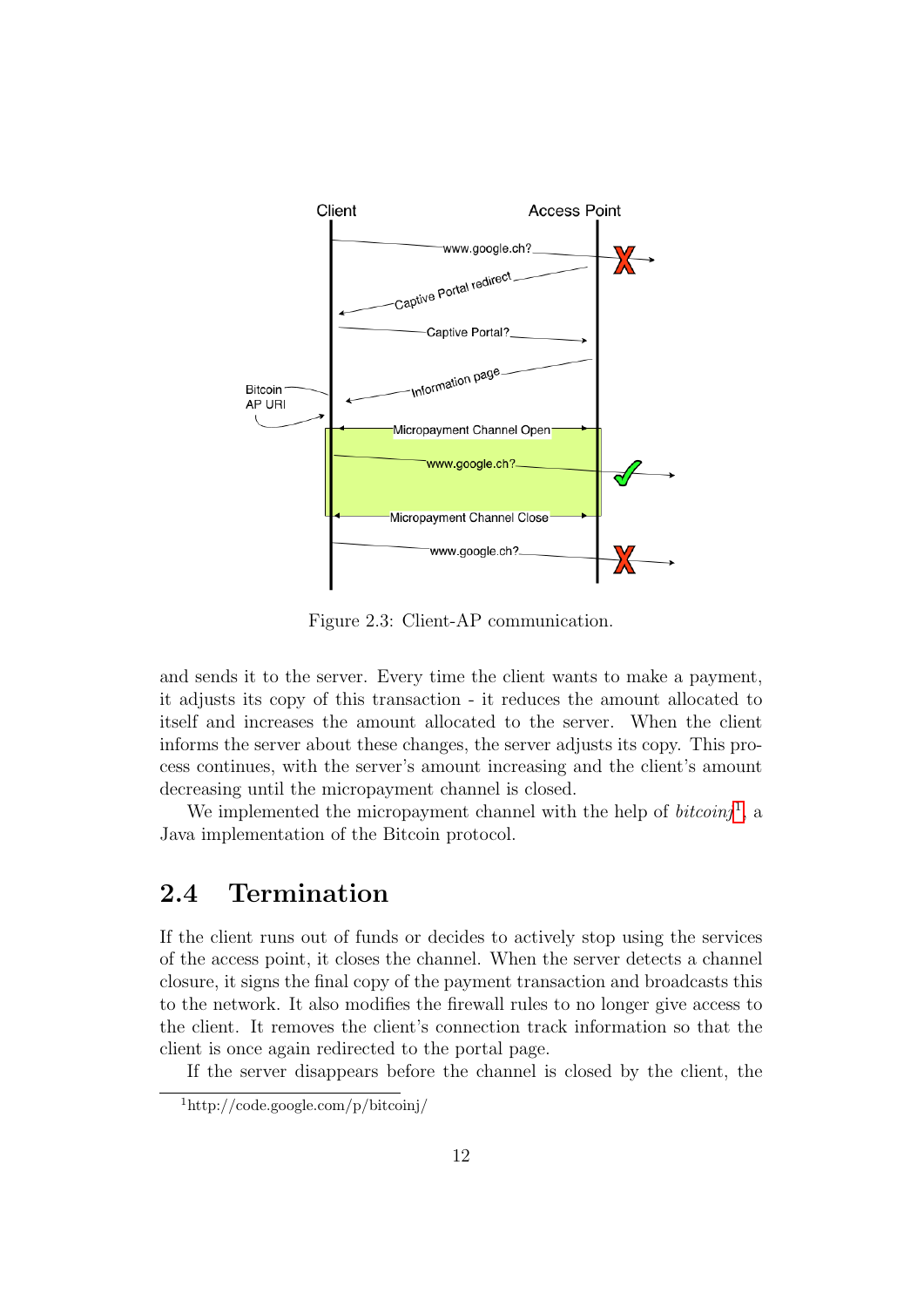refund transaction comes into play. The client is refunded the amount 24 hours later.

If the client has not closed the channel before the channel has expired, there is a risk of the client getting the refund even though the server has been providing Internet access. To avoid this, the server has to close the channel before the expiry time and a new channel has to be created. The communication between the client and the access point is outlined in Figure 2.3.

#### <span id="page-14-0"></span>2.5 Packaging

One of the goals of the project is to ensure ease of use for both the access point owner and the client. Our choice of the Raspberry Pi ensures a low cost, easy to configure option for the access point owner. Not only this, the software for the Bitcoin server and the captive portal mechanism, to be run on the access point, do not require any intervention by the owner, other than to set the payout address. On the client side, we developed an Android version of the micropayment channel client. Hence, it becomes very convenient for users to get the app from the App Store and install on their mobile devices.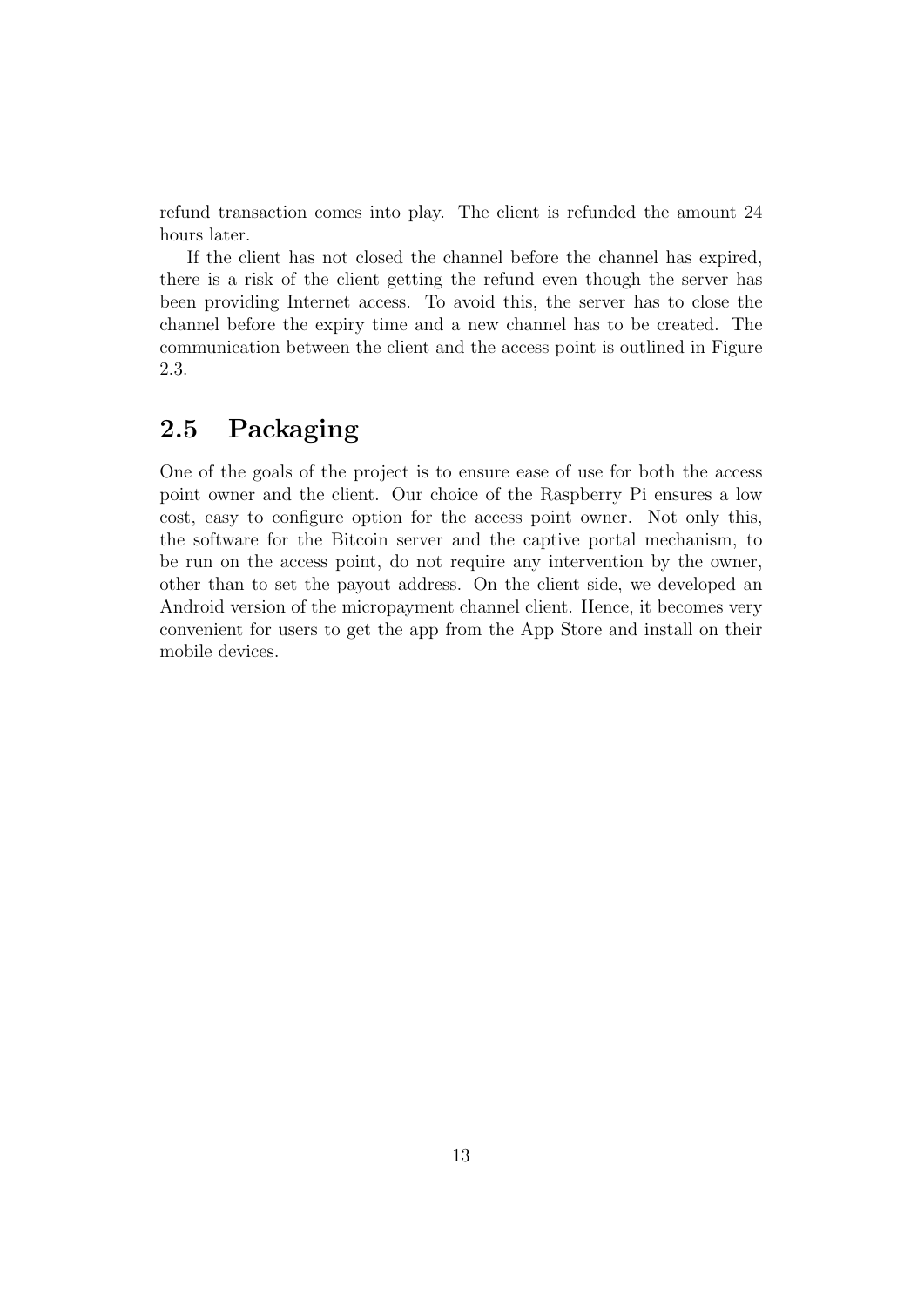### <span id="page-15-0"></span>Chapter 3

### Evaluation

In order to evaluate the proof-of-concept, we subjected it to various tests. In the following sections, we analyze the performance of the proof-of-concept in terms of timing, security and usability. We also describe possible failure scenarios and how the micropayment channel handles them.

#### <span id="page-15-1"></span>3.1 Timing Analysis

We ran tests to evaluate the performance of the micropayment channel. Times taken to perform the following activities were measured:

- Open a channel.
- Send the refund transaction to the server and receive the signed refund transaction back.
- $\bullet$  Close the channel.

Our experimental setup consisted of the Raspberry Pi (access point) running the Bitcoin server code and one laptop (client) running the Bitcoin client code. The client was made to initiate a micropayment channel with the server, send a few micropayments and close the channel. Timings for each step of the micropayment channel process were recorded in log files. Values were obtained for 100 runs. Figure 3.1 shows the distribution of time periods between a client initiating a connection and the channel being established. During this time period, the client signs the multi-signature transaction, sends a refund transaction, receives it back and finally sends the multi-signature transaction to the server. Figure 3.2 shows the distribution of time periods between a client sending a refund transaction for the server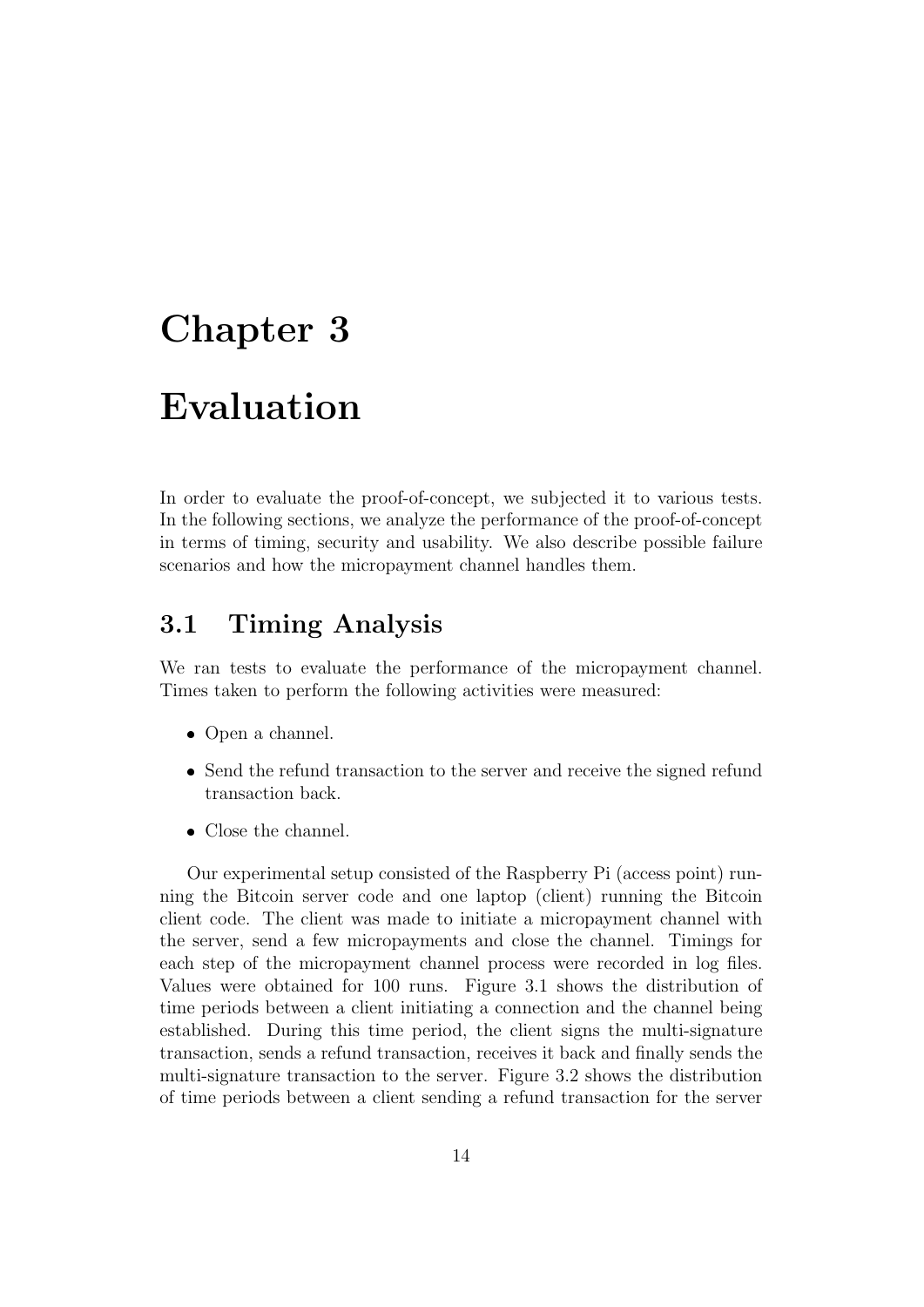

Figure 3.1: Channel open time distribution.



Figure 3.2: Refund transaction time distribution.

to sign and the client receiving it back. Figure 3.3 shows the distribution of time periods between the server receiving a close message from the client and the server closing the channel. During this time period, the server changes the firewall rules, signs the final version of the multi-signature transaction and broadcasts it.

We observed that channel establishment and closure were relatively fast processes, taking only a few seconds each. For channel closure, it was the broadcast of the final transaction that constituted majority of the time taken. Time taken by the server to change firewall rules on receipt of payment was in the order of milliseconds. We also observed that if the client closed the channel but opened it again before the channel expiry time, the previously created channel was resumed rather than a new one being created. This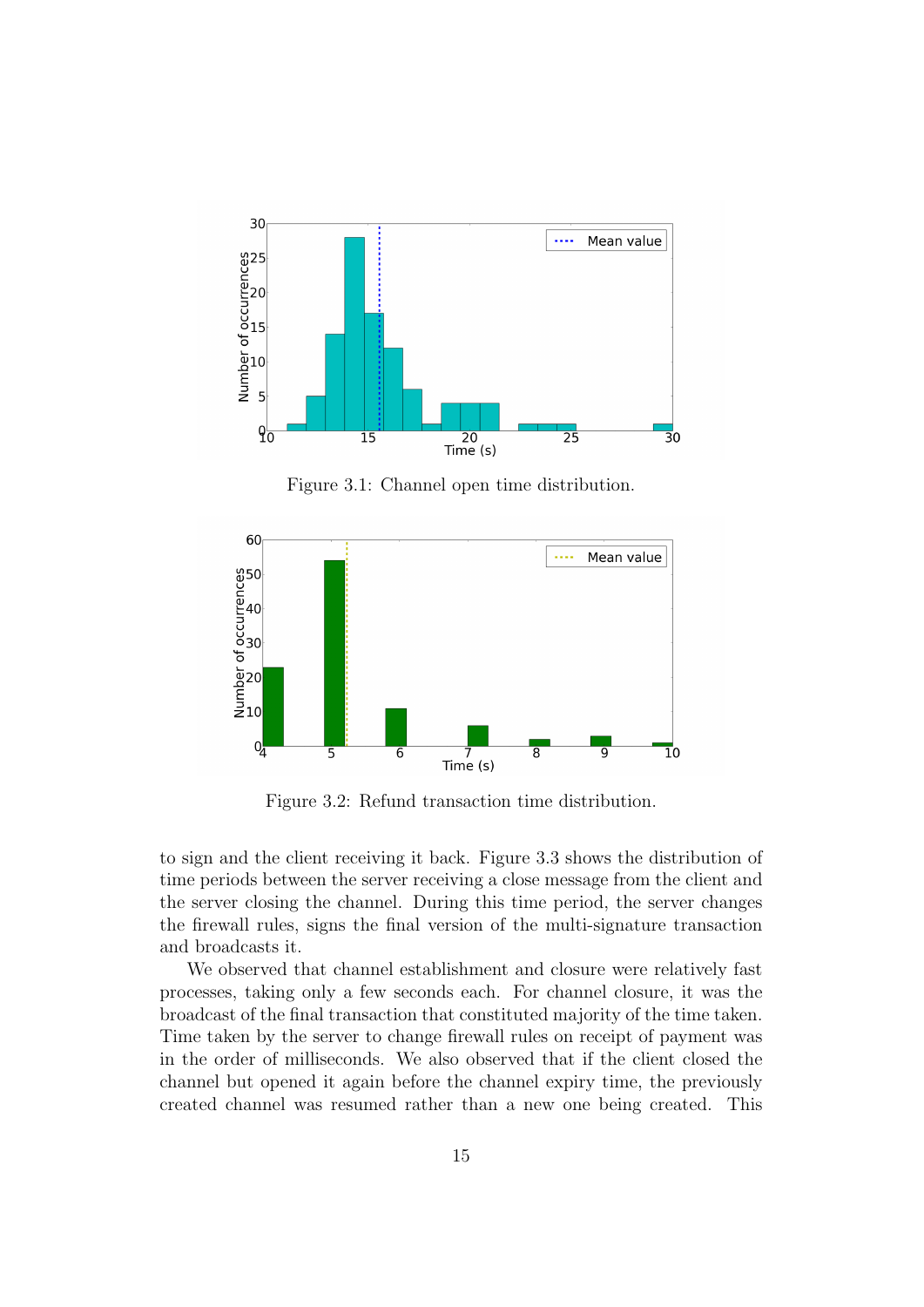

Figure 3.3: Channel close time distribution.

means that clients do not have to spend time recreating a channel but can instead resume the previously created one.

The Bitcoin server supports an arbitrary number of devices. We limited our evaluation to 2 clients and found that the server handles the isolation between the client states correctly. Timing results were comparable to the case with one client.

#### <span id="page-17-0"></span>3.2 Failure Scenario Analysis

There are 2 failure scenarios to be considered - one where the server does not behave as expected and one where the client tries to perform a double-spend attack. The scenarios and their impact are discussed below:

 The server goes down before the channel is closed by the channel and does not offer the service the client paid for. This is resolved by the refund transaction created by the client and signed by both parties during the micropayment channel establishment process. The refund transaction is time locked and will be valid if the server goes down before channel closure. Thus, the client is ensured to not lose money. For our evaluation, we analyzed the log files and confirmed that the micropayments are started by the client only after the server has signed the refund transaction. We also simulated the condition where the server is stopped before the channel is closed. On checking the blockchain, we noticed the refund transaction confirmed when its time lock expired, i.e., 24 hours after channel establishment.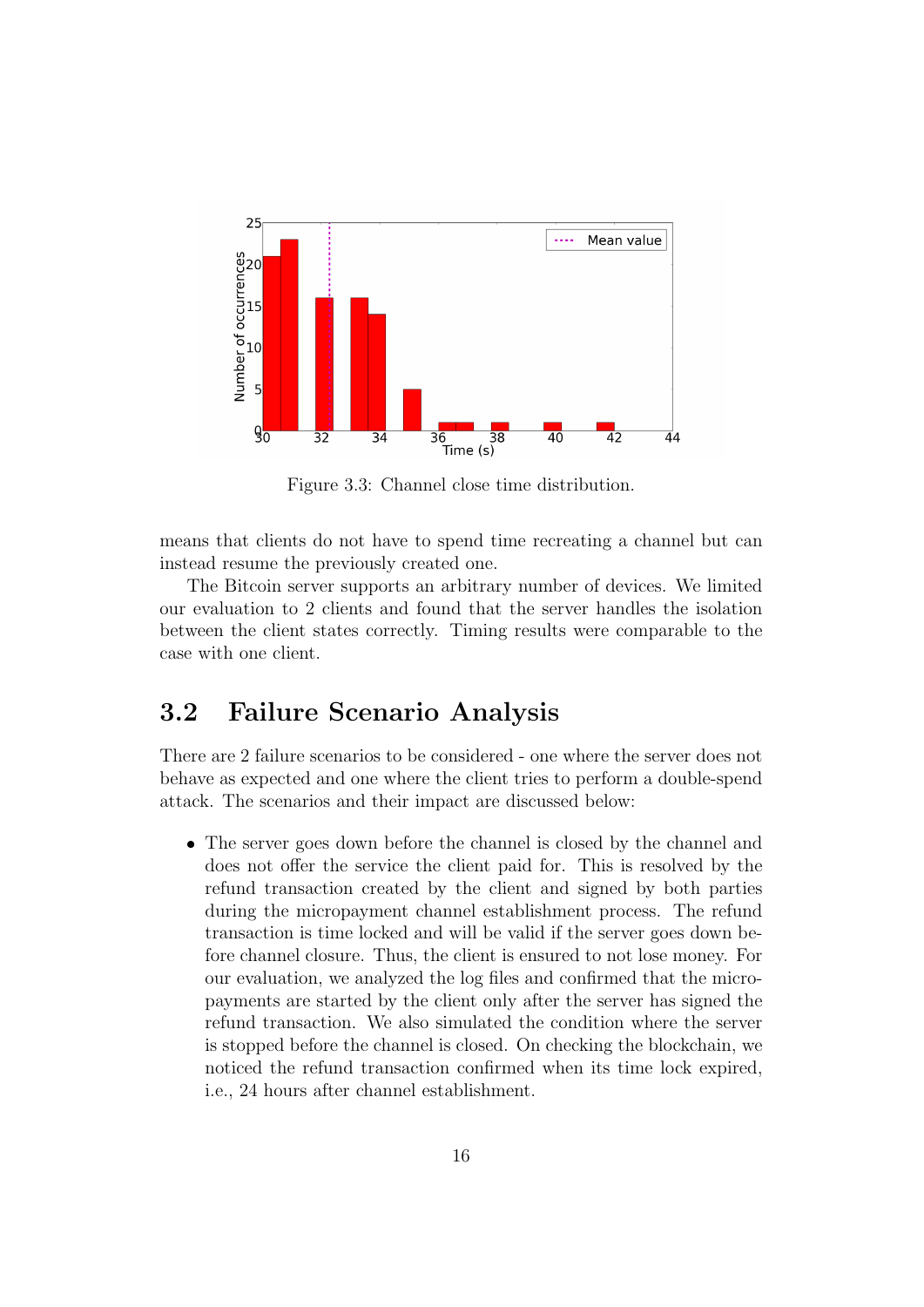

Figure 3.4: Confirmation time distribution.

 There is a probability of the client trying to spend the coins it already locked in the transaction with the server. This is avoided by the server first broadcasting the multi-signature transaction to the network. Not only this, the server can broadcast later transactions which have the client's signature and a later timestamp proving the correct sequence of events. Note that the micropayment channel establishment does not wait for the initial multi-signature transaction to be confirmed before proceeding with payments since confirmation takes 10 minutes on average and the client should not have to wait that long to use the service. This leaves open a small window of opportunity for the client to attempt a double-spending attack. However, the probability of this attack succeeding is very low [\[4\]](#page-21-3). In the rare occasion lost by the server will be too small to be considered significant. The average confirmation time is shown in Figure 3.4. The mean time is about 16 minutes, which is relatively high. However, this high value is due to a few transactions that took a large amount of time to be confirmed. A more relevant parameter would be the median, which is about 7.8 minutes.

#### <span id="page-18-0"></span>3.3 Security Analysis

While the trend of providing hotspots to untrusted users is on the rise, the owner of the access point faces liability concerns. The question arises as to whether the owner should be held liable for illegal activity performed by a user of the access point and whether it is the owner's responsibility to ensure that user's information is not stolen. Certain countries such as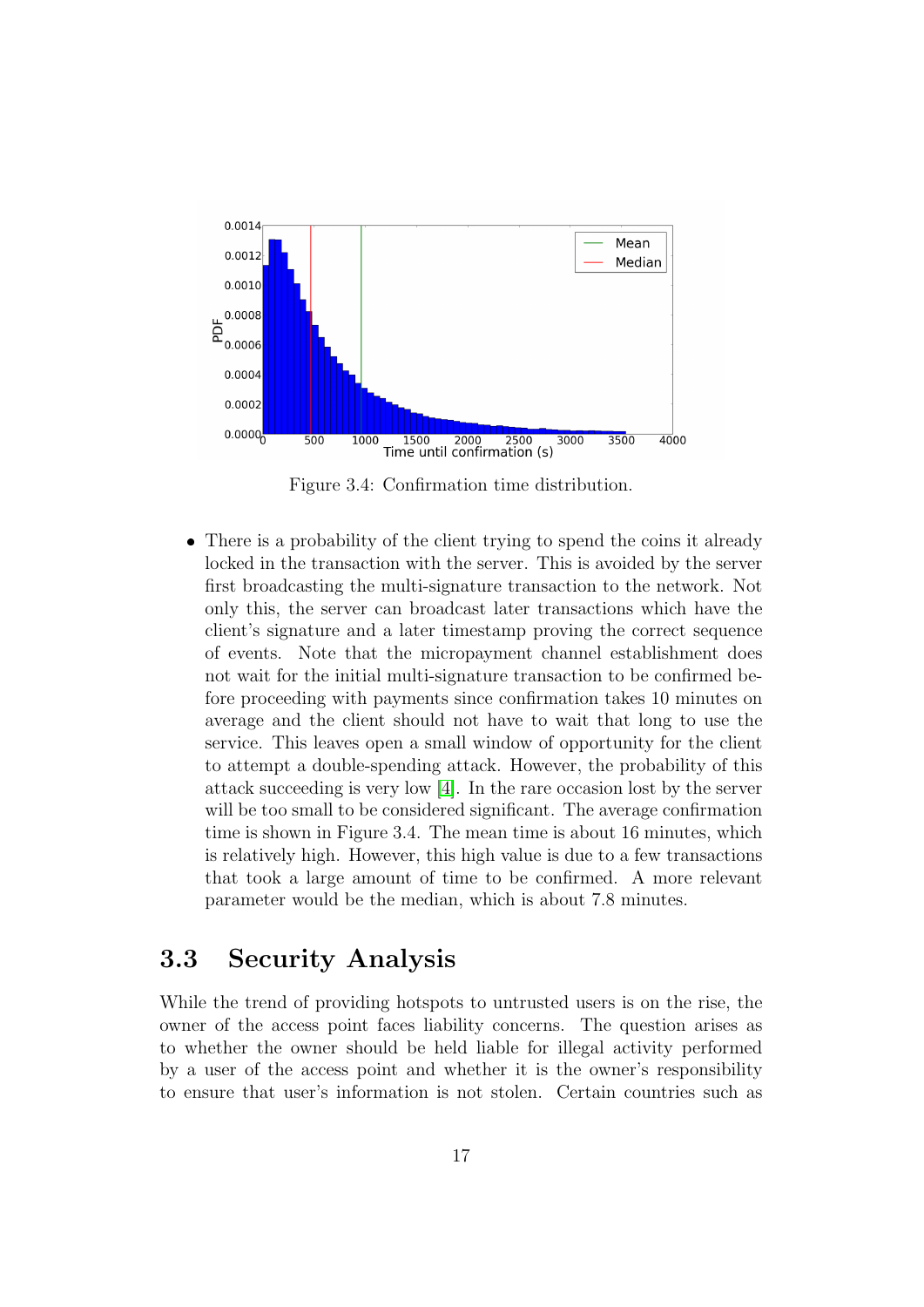Germany have laws holding the owner liable for all actions performed on the public Wi-Fi network she provides, even if they were carried out by a third party. Liability and security concerns could potentially dissuade access point owners from opening up their networks to untrusted clients. Our goal is to enable owners to provide a paid hotspot service and we suggest that a few precautionary measures be taken to reduce liability issues.

The owner could have a Terms of Service section on the information page where all activities that are allowed or prohibited on the network are described. Clients would have to read and agree to these terms before they can use the service. In addition to this, as mentioned in our Implementation chapter, clients are tracked using their MAC addresses. Having logs of client activities as proof can be useful to the owner in case of legal issues. Not only this, mentioning the fact that their address is being tracked on the information page might discourage some clients from violating the terms. Owners could even filter certain websites to prevent access. With regards to the security of the client, it is advised that clients use VPN to avoid eavesdropping or man-in-the-middle attacks and protect their information.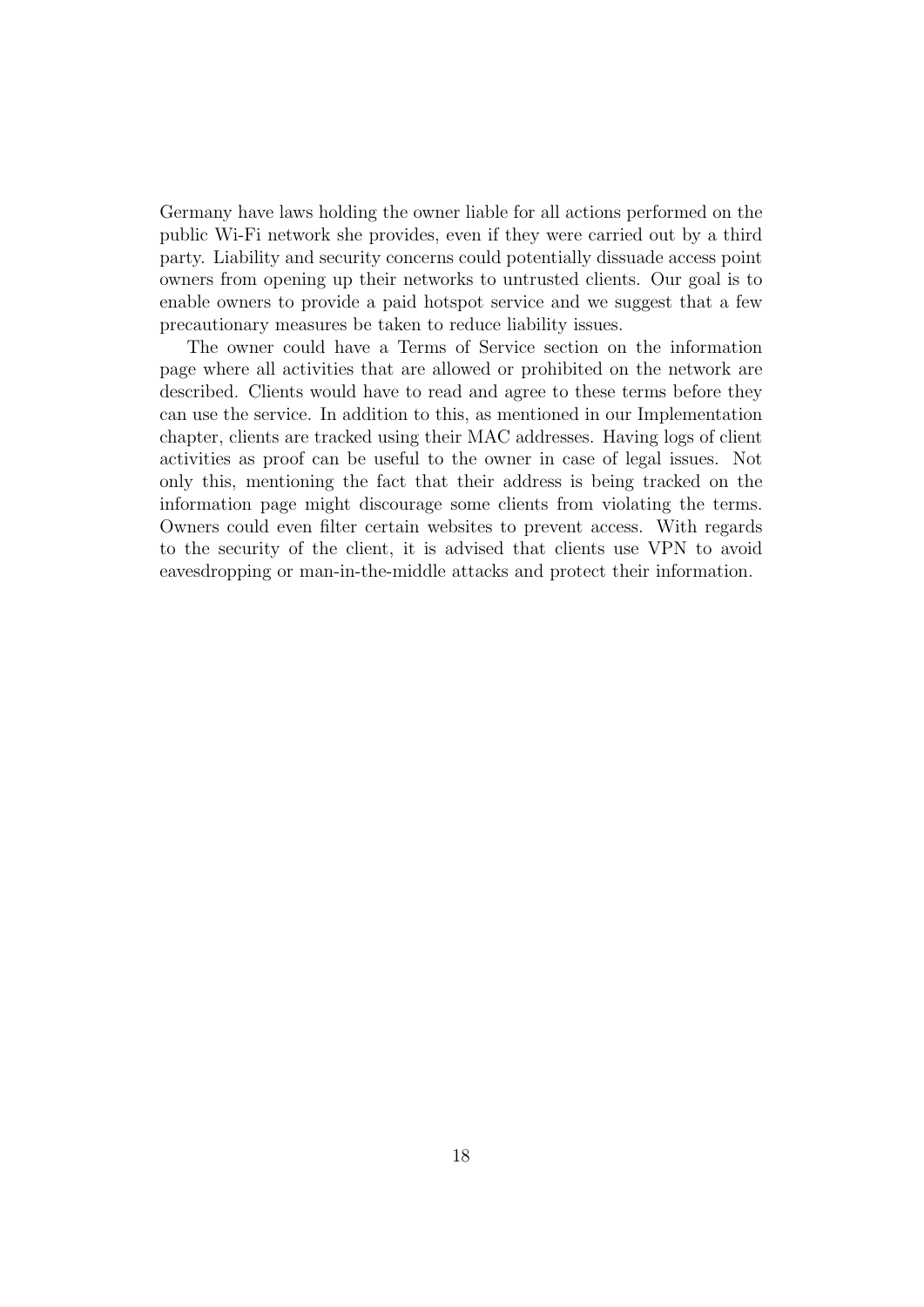# <span id="page-20-0"></span>Chapter 4 Conclusion

We implemented a proof-of-concept that allows an access point to provide Internet access to untrusted users in exchange for payment in bitcoins. Our proof-of-concept is low cost and easy to configure for end-users. We also successfully implemented a micropayment channel mechanism between the client and the access point and evaluated its timing and security performance.

There are a few potential avenues for improvement. In this project, we implemented a time-based service, where users pay based on the time they use the service for. We can also have a data-based model where users pay according to the bandwidth they require. Another point is regarding the refund transaction for the micropayment channel. Currently, the time lock for the refund transaction has been set to 24 hours in the bitcoinj protocol. This means that the client would receive money (in case of server failure) only after 24 hours. While we have not altered this time period in our proofof-concept, it is trivial to do so if the need arises.